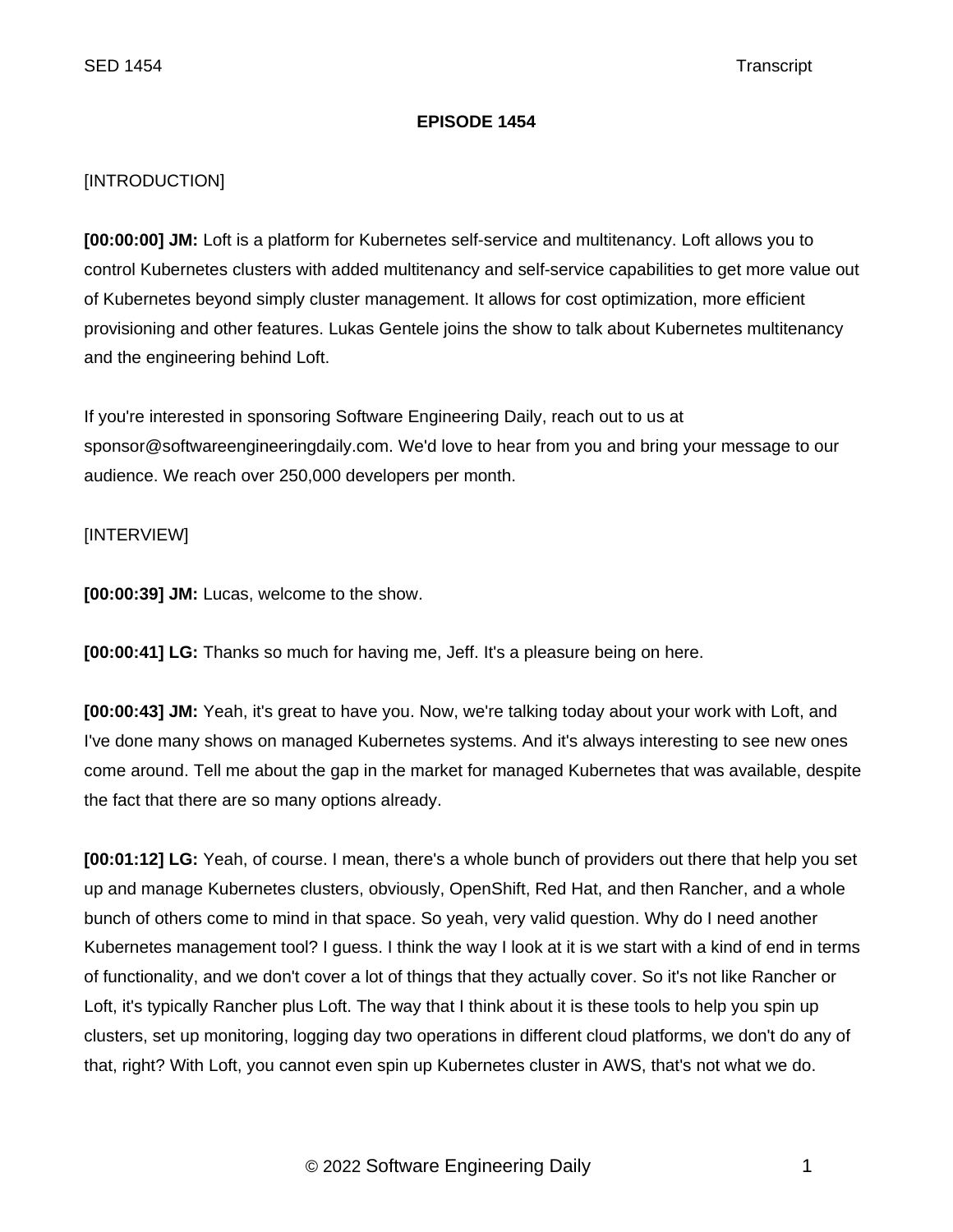What we help you do is when you have these clusters set up, and you're already managing them with any of these tools, or you're just using the plain EKS or GKE by the cloud provider directly, what we help you to do is make these clusters accessible in a self-service fashion, and shareable across your entire organization. So let's say you have 500 or even 5,000 engineers, and then need access to Kubernetes, we help you get them self-service access to these shared development clusters.

**[00:02:41] JM:** Got you. So what is required to build that kind of permissioning and sharing system for clusters?

**[00:02:52] LG:** Yeah, a whole bunch of things. I think, we're touching like this Kubernetes multitenancy topic, how do you host multiple different tenants and tenant workloads in the same Kubernetes cluster? That's a really tough challenge. Because inherently, Kubernetes is a system that – I mean, of course, Kubernetes has our back and things like that. But it's typically designed as a single tenant system. It's really hard to share Kubernetes cluster, and we automate everything around that. So we're really putting these guardrails in place for folks. But at the same time, we also help you do it in a very pleasant way for engineers.

I think one of the biggest advantages that you have with Loft is that your users have a great experience when they're using the system. So they can just even create namespaces in a self-service fashion in Kubernetes. They can even create virtual Kubernetes clusters. So you don't want to spin up 5,000 Kubernetes clusters for 5,000 engineers. But for each individual engineer, that would be kind of ideal. Actually, what would be even more ideal is if each engineer had the permission to create 10 Kubernetes clusters, but who wants to manage that and who can afford that, it's really tough.

What we let them do is spin up virtual Kubernetes clusters or simple namespaces. And inside these namespace, they can do whatever they want. And inside these virtual Kubernetes clusters, they feel like they own the entire Kubernetes cluster and have full access, they feel like an admin. It's kind of like a feeling like being in a VM. You're admin inside, but in the outside system, you're still are restricted to this to this virtual layer that you created.

**[00:04:40] JM:** Why isn't this kind of functionality already provided by the larger infrastructure providers like the OpenShifts or the Ranchers?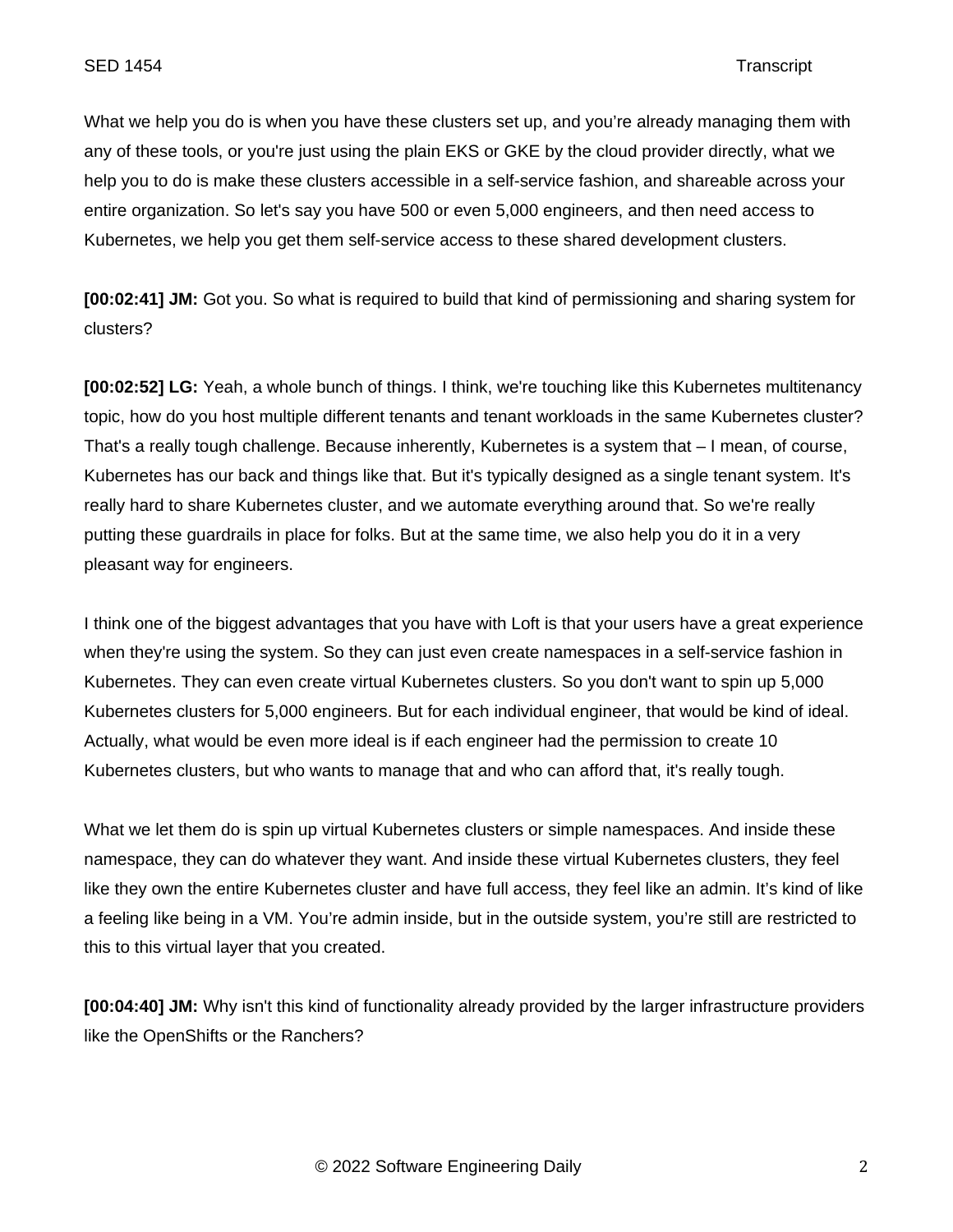### SED 1454 Transcript

**[00:04:52] LG:** There's essentially just two main approaches to create virtual clusters out there at the moment. One is what the multitenancy, our working group and Kubernetes is working on. They're working on a standard for this. But it's not ready for I think the end user at this point. I know some firms and many of the main contributors are using it internally, but it's very tailored to their needs. What we're trying to do with the VCluster, our virtual cluster distribution is a general solution that can be easily adopted by pretty much any company. And we're pretty much the only project out there that makes this work, and VCluster is a certified Kubernetes distribution. So all the conformance tests, et cetera, that CNCF has out there, we're passing them, so you won't be able to tell the difference between a virtual cluster and a real Kubernetes cluster.

I assume, though, that providers like Rancher, et cetera, will in the future integrate either what the multitenancy group is doing, or what we're doing with the VCluster. Obviously, we're hoping that more providers will go for the VCluster route, and the approach that we're taking. But I'm pretty sure, manage providers will look into virtual clusters as well, eventually, but I don't think any of them is there yet.

**[00:06:11] JM:** I'd like to get into the engineering of Loft. So as you've mentioned, it's useful for defining these virtual clusters for smaller teams or individuals within a company to spin up their own Kubernetes resources. Can you describe what's going on under the hood in more detail?

**[00:06:38] LG:** Yeah, so essentially, the way it works is we typically talk to a platform team, a central team within the organization that offers Loft kind of like as a product within the company, and makes that offering. They take our product and our platform, and we kind of describe it as a platform for platform builders or platform for platform engineers. They're building on top of Loft, they're adding things, we're very customizable for their particular needs within the organization, and we have to be because we addressing anything from like a post series B funded startup, all the way up to Fortune 50 financial institutions and large manufacturers. We need to be very, very flexible.

So what happens is, we integrate with a whole bunch of different other solutions. For example, regarding authentication, we're integrating with all the standards out there, LDAP, Open ID Connect, you can hook up pretty much anything, whether you're on Active Directory, or you're using Octa. It's pretty straightforward to hook up single sign onto Loft. And then what you really do, as a platform team, you define members of this Active Directory Group, for example, should get access to those five clusters, and they have the restriction of, they can only create five namespaces, and three virtual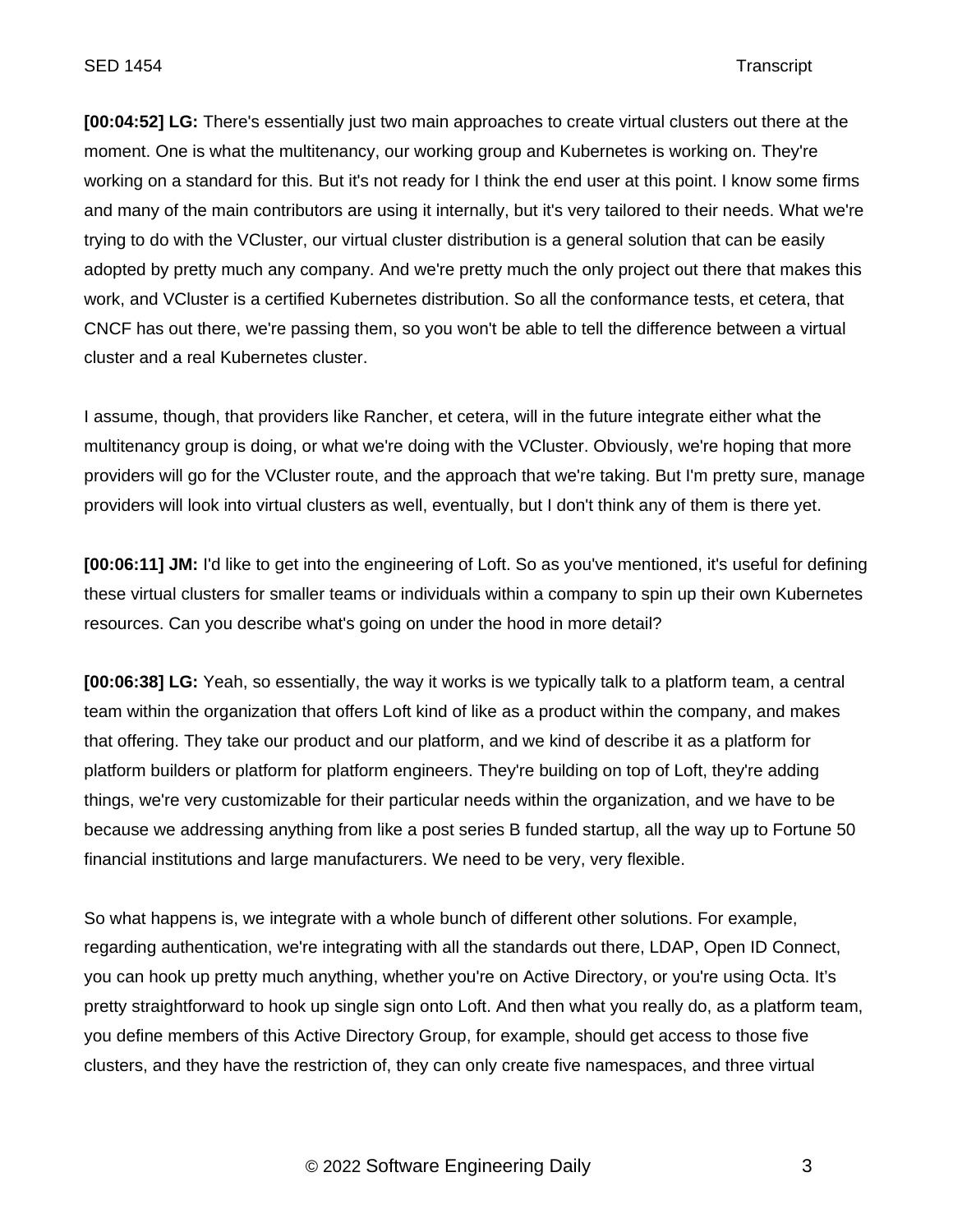clusters. And altogether, each one of these members in this Active Directory Group can use 20 gigabytes of memory, and then Loft is enforcing these things.

Another interesting thing that Loft actually add to this is cost optimization. Because a big part of this is when you're nailing the developer experience, when you're nailing self-service, when it's very smooth for hundreds or even thousands of engineers to start using this internal platform that you're building for your engineering teams, they will spin up a lot of things, and they will deploy a lot of workloads. And the big question comes up is how do we control cost and how do we limit cost? Of course, you can limit engineers in terms of CPU and memory. But one of the biggest issues that companies have is figure out, can we delete this? Is this idle? Is anyone still using this? It's really tough to make those decisions.

So we have a feature in the product as well that's highly customizable, but what it does effectively, it monitors traffic to these virtual clusters, or to these namespaces that the engineers are creating. And when they're not being used, we put them to sleep automatically. That means, engineer stops working at 8 PM at night, and 30 minutes later, or so whatever you configure, that virtual cluster or namespace goes to sleep, doesn't cost any resources, no CPU and memory cost at all. But the entire state, everything that the engineer has created inside of there, still preserved. And when they're starting to work again at 8 AM in the morning, the next day, things spin up again, and it means throughout the entire night, lots of hours through the entire weekend is typically 70% to 80% of time that people are actually not coding. All of the time, things are not costing any money to the organization, and also allows your engineers to have like 10 virtual clusters in parallel, preserve the state, and then they don't have to reset them and throw them away. Because only the one that they're actually working with right now is going to run, the other ones are going to automatically go to sleep. It's a very, very interesting kind of feature that we are on top of, the self-service provisioning part.

**[00:10:30] JM:** So is that to say that these are only useful for test clusters? Because if these are clusters that you want to make fall asleep when the developer is now working on, I mean, that wouldn't be really useful for production clusters, right?

**[00:10:47] LG:** Yeah, absolutely. In production, you're going to have different like auto scalers, and things that you really configure for each individual micro service, and you want to make sure they're highly available, but then they're scaled elastically. That's what you want to do in production. In preproduction, so when you're thinking of all these development, and CI/CD workloads and things like that, a lot of that needs a much – you don't want to set up all of this auto scaling and things like that, right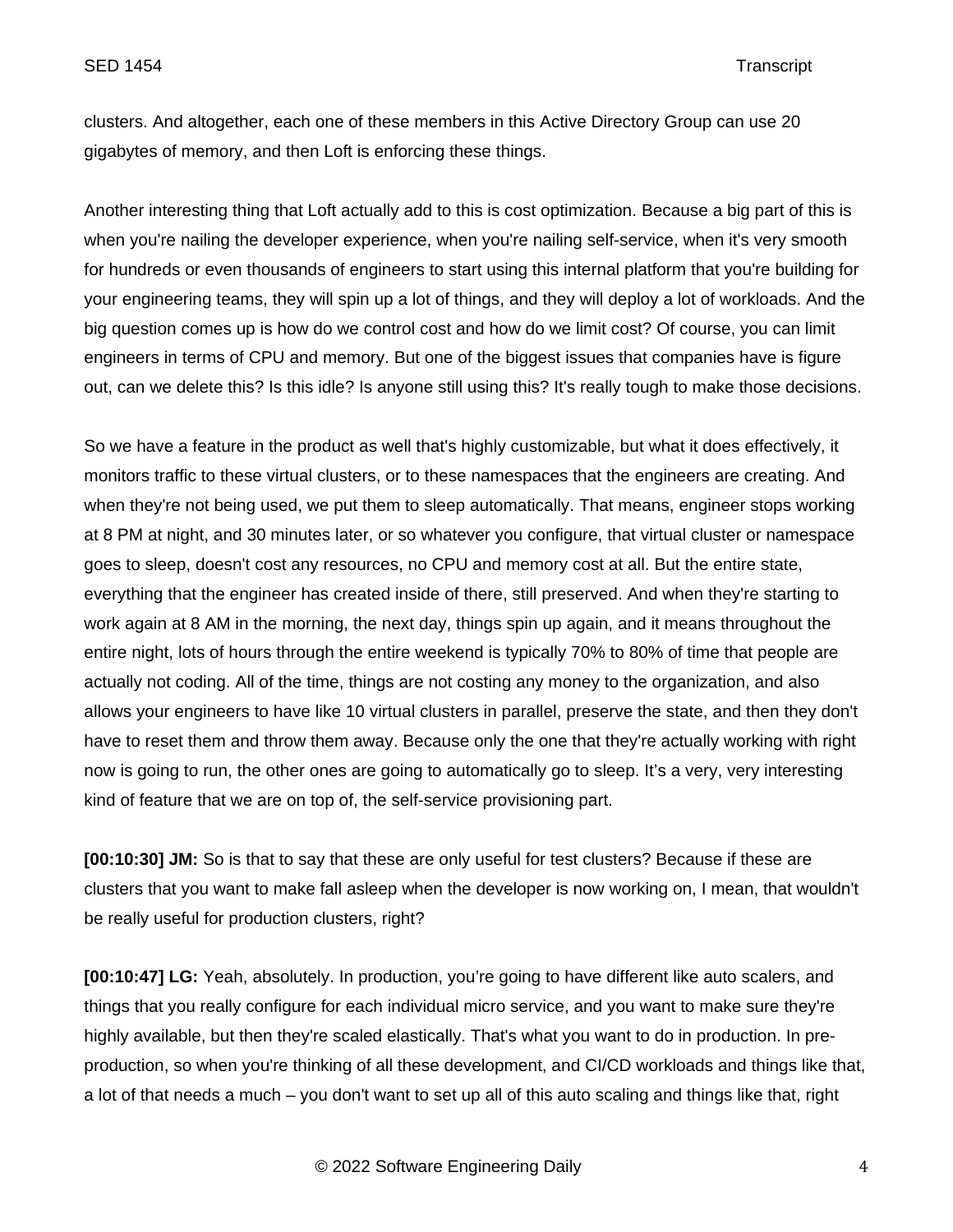from the start. That's not typically how each developer starts out with a new project. You want something that does it on autopilot, and does it more rougher. But that's completely fine in preproduction. That's kind of our main use case at this point. We see that some customers are exploring virtual clusters in production as well, because they do have security and isolation benefits there and help you with, for example, hosting customer workloads in multitenant clusters.

But our core product is currently targeted towards preproduction workloads. The best use case I can give for this is people may be very familiar with review applications. You create a pull request, your CI/CD tests run through, and you have an instance of your product being deployed to some demo URL, so that a QA tester, or even a potential end user or someone can hands on test the application. If you have that review app spun up, and you have that pull request created, how long does it take to actually someone takes a look at this? Maybe a week? Maybe three weeks? That review instance is going to be up and running for all that time, right? Sleep mode is going to put it to sleep automatically, and then wakes it up as soon as someone hits that link in your GitHub or GitLab. And then fires up that namespace or virtual cluster again, so that you can actually access the application, a second later. That's very, very powerful that automated mode. But yeah, I completely agree like in production, you want to have like different auto scaling systems. You're not going to use sleep mode on production.

**[00:12:57] JM:** So the open source project that this functionality is based on is VCluster, correct?

**[00:13:05] LG:** VCluster, yeah, is the core for spinning up virtual clusters. It's a certified Kubernetes distro. So it's like a distribution just like, I guess mini cube is a distribution, EKS, GKE, everybody creates their flavors. Rancher has their Rancher Kubernetes Engine, RKE, and we have VCluster, that's the only certified distribution for virtual clusters. So clusters that run inside of other cluster, that's why we're the only distribution that was able to do this and that's completely open source.

**[00:13:37] JM:** Hasn't there been other efforts at having virtualized Kubernetes clusters inside of another Kubernetes cluster?

**[00:13:49] LG:** Yeah, I think the biggest difference from what we're doing with VCluster and what other people have tried in the beginning, exploring this like kind of nested cluster approach is related to spin up these clusters with very minimal privileges. So what happens is, you're essentially just creating a single pod, single deployment and a service that you can connect to. So you have API server of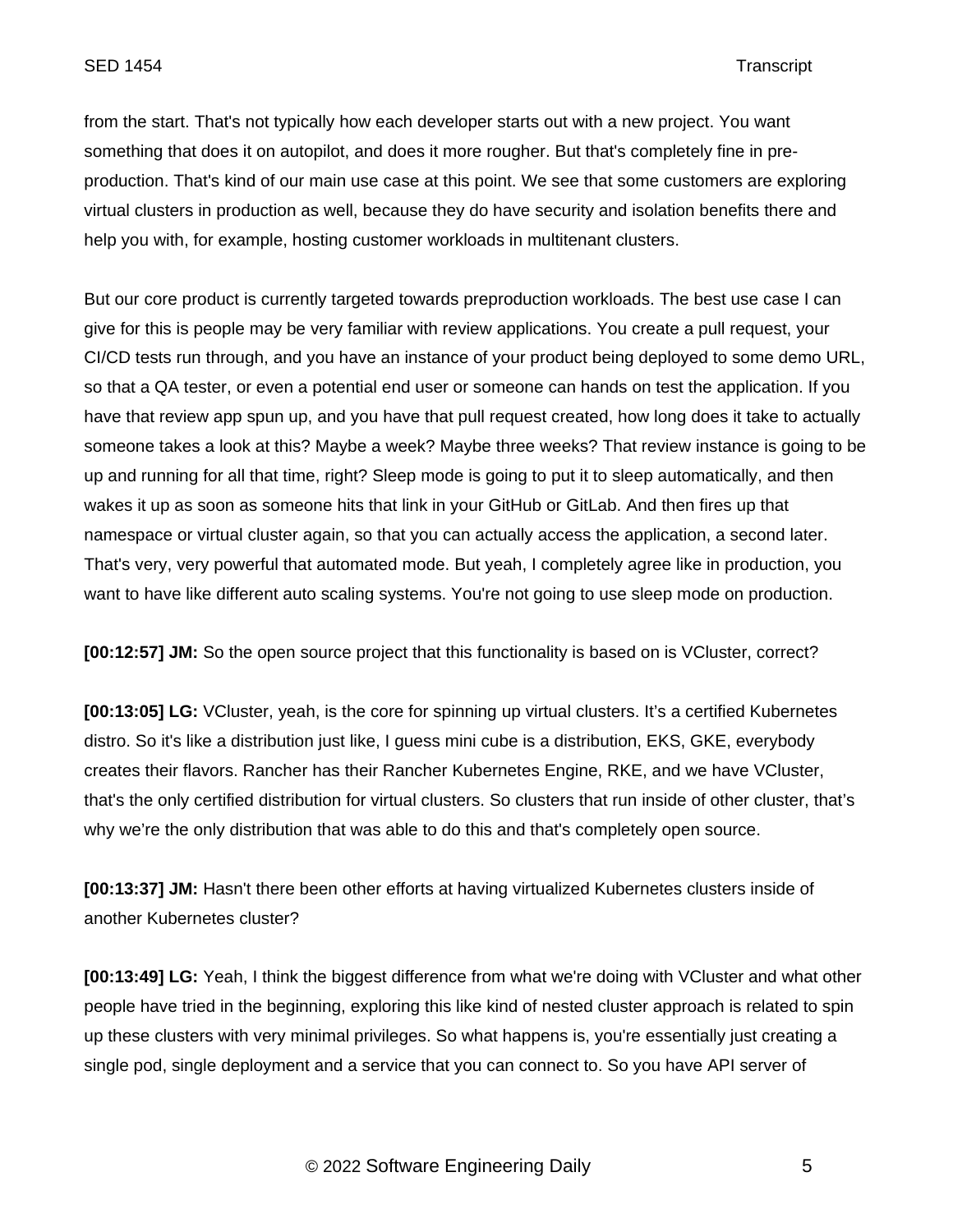Kubernetes, and a minimal control plane inside a container, and then you have our VCluster sinker in another container and they talk to each other. And then you talk to that virtualized API server.

The big difference to other solutions is how to actually – when I create containers with my virtual cluster, where they run, that is the biggest difference. There have been previous approaches where when you start a container in your virtual Kubernetes cluster, that container runs inside that API control container, and then you have a whole bunch of like issues regarding performance, having to run Docker inside or making the Docker host on the node available to that particular container and that's all really tough. What we try to do is create virtual clusters with minimal privileges and minimal changes to your underlying cluster. And that's why VCluster is the only solution that works pretty much out of the box in all kinds of Kubernetes platforms, right?

So what are you having a localhost mini cube cluster, or you have a full-blown, highly-secure, airgapped cluster running in AWS. I'm very confident VCluster is going to work either way. It works in pretty much any Kubernetes cluster. Of course, there's some minimal requirements to it. We don't require you to make any changes to the underlying nodes, to the underlying cluster configuration. We don't even require a central control plane that the admin needs to deploy. If you today, already have access to an isolated namespace inside Kubernetes, you're not cluster admin, but you're able to spin up your application, then you're typically able to spin up a virtual cluster as well. That's the beauty of virtual clusters and our VCluster implementation of it.

**[00:16:10] JM:** What was your motivation for building Loft?

**[00:16:15] LG:** Yeah, that's very interesting. So we actually started out with a project called DeafSpace. That's an open source developer tool for Kubernetes. You can find DeafSpace to this age. It's available, the source code is available on GitHub. It's Apache 2 licensed. It's a client only tool that you download, and that essentially replaces your Docker Compose. It's like Docker Compose, but for Kubernetes. It allows you to run a single command to stand up a microservices application that consists of 10 microservices, pulling them in from different Git repositories. And then establishing that hot reloading and fast debugging development workflow, with these microservices integration, testing them debugging them.

But instead of doing that with Docker, like Docker compose those locally, we do it with a Kubernetes cluster that may run locally or remote. That's kind of how we started out by building that project. We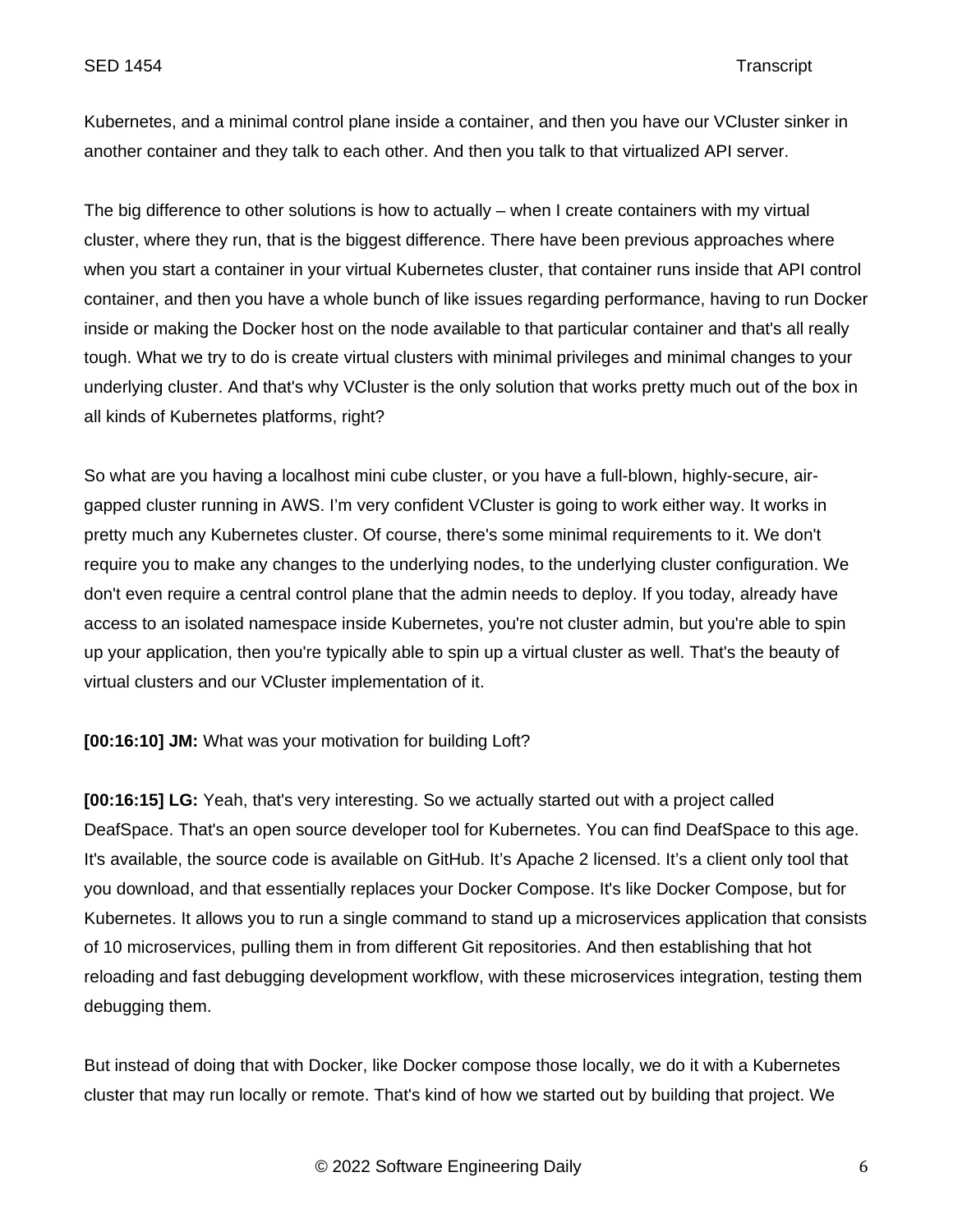originally built that project in my previous company, when we were still doing custom programming services and consulting work in the Kubernetes space. We built a tool essentially for ourselves, and it got pretty popular, and we thought about, "Interesting." If people are starting to use remote clusters, let's say they start using local clusters, they're going to run in a whole bunch of issues, because not everybody is a Kubernetes expert, right?

But if you're using remote clusters, it gets very expensive really quickly if you're handing out individual clusters to everybody, and you have central admins managing all these hundreds of clusters. And then we are thinking, "Okay, what's the right approach to share clusters and make these operations around self-servicing?" A lot of users that start using these new cloud native development tools like DeafSpace is, and there's a whole bunch of others, there's like Scaffold from Google. There's another great one. And there's like hundreds of other tools popping up that you can use to really do Kubernetes native development, moving from the direct Java execution or from the Docker Compose workflow towards a more Kubernetes, more cloud native workflow. If you do that, you do have that challenge around managing that access and self-servicing all these users, and that's essentially when we started working on this company, and we wanted to really solve this problem.

**[00:18:38] JM:** So another project that you're working on within Loft is jsPolicy, which is a policy engine. Is a policy engine necessary for making the Loft product that you've been describing so far?

**[00:18:55] LG:** Yeah, so policy is definitely an important part and admission control in general. Obviously, if you're looking at the policy space, workspace, open policy agent as the most established solution out there, the most advanced project out there, that we're the earliest one in the space and it took quite a few years for the number two to appear, which is Kedano, and with jsPolicy, we created a third one now. It's definitely important to have policies in place. A lot of our customers that use Loft are using a policy agent, because the guardrails that we're putting in place are sufficient for a lot of things, but there are more complicated things that you want to ensure on top of that, that you can only do with admission control, and you need a framework to do that with.

So we've gotten a lot of questions around integrating open policy agent into Loft, but we've also – asd when we were speaking to customers, and we talked to over 100 companies that have started using our tooling at this point, we saw that there are some issues around writing these policies, maintaining these policies. And then quite frankly, just operating of policies, because it's such a large system, and if you're just wanting some few additional guardrails in place, in your pre-prod environments, you may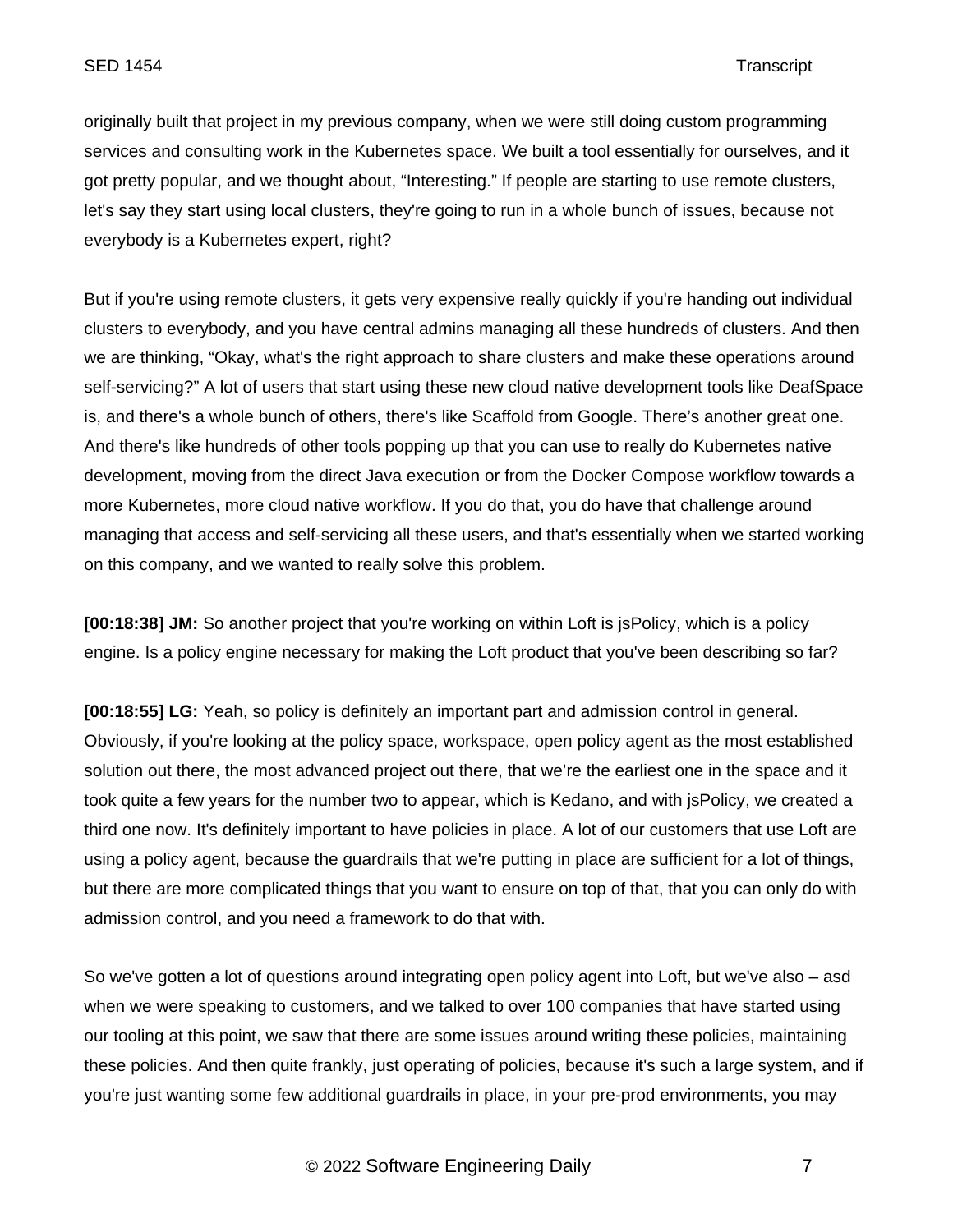want something more lightweight and easier to maintain, easier to set up, easy to get started with. That's essentially why we started working on jsPolicy.

The idea was, essentially, "Hey, why are people using Ricoh, which is the language that old policy agent is using to define policies, when they could use a more popular and understandable language, like JavaScript?" I think one thing that we kind of leaned to as an example was actually NGINX's kind of history. NGINX had this extension module where you could write Lua code to extend custom functionality, custom routing, and things like that in NGINX. I was actually using that several years before, and it was a little bit of pain, because like Lua is obviously not the most common language and feels a little antiquated and inflexible this these days.

So they actually integrated JavaScript at some point and made it possible instead of using Lua to use JavaScript. There's like V8, which is Google's JavaScript execution engine, which runs in your Google Chrome and lots of other browsers and pretty much in a lot of environments that execute JavaScript. So it's very easy to run that. It's obviously battle tested, and highly optimized because they use in the browser, and when NGINX use JavaScript, and I was playing around with that, I'm like, "Oh, my gosh, the experience is so much better." So, we were thinking, "Hey, can't we do the same in a policy space? Can't we create a project that is more lightweight?" JavaScript has an easy getting started path, but also makes it easier to maintain, and share policies, because there's already existing tooling and ecosystem in place, right?

You have like NPM, as a package manager. You have npm JS as a central repository, a lot of companies already have their internal NPM registry is where they can share packages with. So it makes it much, much easier to share policies when you're thinking about testing policies. There's so many testing, rock solid unit and integration testing tools in the JavaScript and extending to the TypeScript ecosystem as well. And then you get static typing as well. That's actually perfect to look something like this with JavaScript.

Although jsPolicy in itself, written in Go Lang, obviously, like everything in the Kubernetes space seems to be, but the actual policies that you're writing, are written in JavaScript, and that's kind of what jsPolicy does. And jsPolicy is integrated in Loft, so it's for customers pretty much a no brainer to get started with adding policies. But of course, we still play very nicely with open policy agent, and if people are already having hundreds of policies in Opa, there is no need for them to rewrite everything in jsPolicy. It's just going to work out of the box in Loft as well.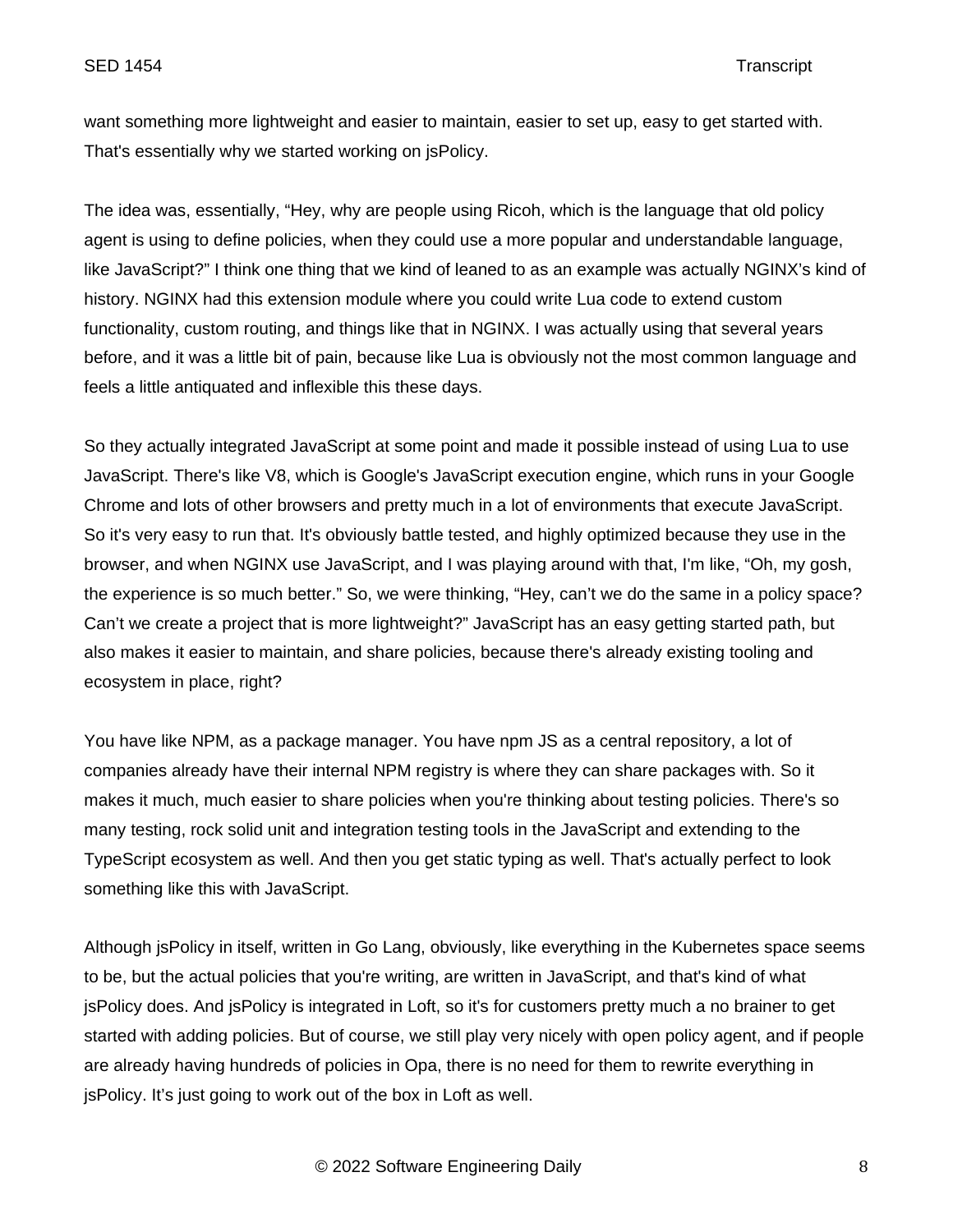**[00:23:29] JM:** Very cool. So can you talk more about what the setup involves for a user who's deploying the self-service namespaces, the ability to spin up these virtual namespaces across like a large enterprise?

**[00:23:48] LG:** Yeah, so the setup complexity really varies depending on how complicated you need it, how big your enterprise is, and how distributed for example, your teams are. In the very easiest case, let's say you're not even an enterprise, or let's say you're a startup, or you are an enterprise that just wants to run a POC with one of their R&D teams. The easiest setup is to just deploy Loft to a single cluster, and then make that very same cluster available to engineers. So you're running Loft alongside the workloads that your engineers are going to spin up. So you have a namespace that one is Loft, and then you have all these other namespaces that users are creating. And then you have virtual clusters potentially inside of these user created namespaces.

We do have a really nice CLI to deploy Loft, that you literally download. It's like a single binary, you put it in your path and then you run Loft start, and all you need is a Kubernetes cluster. You have a cube context. So if you can run you know cube CTL get namespaces or cube CTL get pods, any of these commands, then you're good to go. You run off start, it's going to investigate your cluster. So it's going to see, "Hey, is this a remote cluster? Is this a local cluster? Is it running in GKE? Does support load balancers?" It does a couple of these like preflight checks, and then it configures the values for hand deployment.

Of course, you can also deploy Loft directly via Helm, but it's usually easier to go through that Loft start command and beginning, because it helps you determine the right values to set things up, then deploys the application, and then starts port forwarding. So you can immediately access the UI, login via the Loft CLI and get started. And then the next thing for you would be hooking up the domain, and then hooking up your authentication system, and then give other users access to the system, and let them explore it. And then more advanced scenarios, you typically don't want to have – you want to treat Loft more like a production service, Loft itself. So you want to separate it from these workloads. You typically don't want to have like, if you're a large enterprise, and you have like thousands of engineers that need access to Kubernetes and to Loft, then you typically run Loft as a production service, and you want it to always be available, and you want to have monitoring and logging for it in place, and these workloads that engineers are spinning up, these femoral virtual clusters for CI/CD, these Deaf namespaces and engineers are debugging with, those things should run in separate clusters.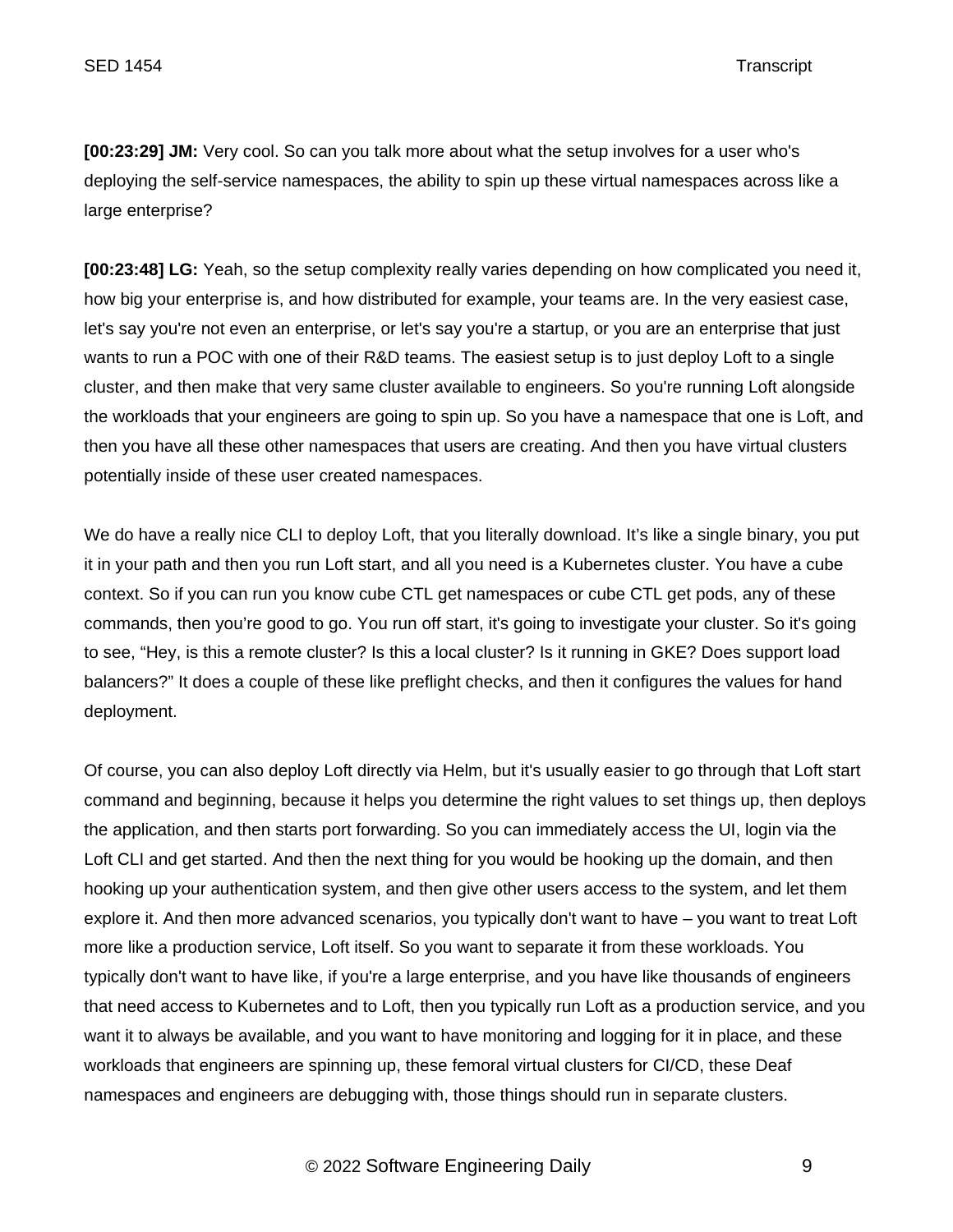And then you deploy off this production service, and you're connecting 5, or 10, or 20 different other Kubernetes clusters, which are then supposed to be available for your engineers. In the most advanced setups, we also support geographically distributed teams with a feature called Direct Cluster Endpoint. That feature is part of our enterprise offering. And what it essentially solves is latency issues for distributed teams. So, imagine you have an engineering team in the US and you have another engineering team in India, right? And you spin up a Kubernetes cluster to host your teams in the US and you spin up another Kubernetes cluster in India, for your teams in India, right? But Loft, itself, also needs to run somewhere, right?

So let's say Loft also runs in the US in your production cluster there, what would happen for your engineers in India, because Loft is kind of like an API gateway in a way. So when the engineers in India want to talk to their cluster in India, the request first goes to Loft, which is in the US and then goes back to the Kubernetes cluster, it says in India. Obviously, that's a round trip around the world and not, you know, very efficient, a lot of latency. So what Direct Cluster Endpoint allows you to do is when you enable this feature, we synchronize certain things into all of these connected clusters that you are managing with Loft, and that you make accessible for your engineers, and it connects your engineer directly with the cluster without having that round trip.

So your engineers in India, if they are working with the cluster in India, they would directly work with it and all the information about these users and their permissions would be kept in sync between the main Loft instance and that cluster in India. So the cluster in India can do the authentication, authorization, and all these guardrails that are in place. It can do these themselves without having to contact the central instance, which obviously reduces latency and also has a benefit regarding resilience of the entire system, because you really have like a very distributed setup for Loft. Even if one of your connected customers goes down, one of your central instance goes down, you'll still be able to use your existing cluster in India, for example. That's very, very powerful as well. That's the most advanced kind of set up for Loft.

But in the easiest case, it's really just downloading the binary, running Loft start, opening the UI, playing around with it. You can even test Loft in a mini cube cluster, on a local host cluster. Obviously, you can't make it accessible for your fellow engineers. But it's a good way to kind of get started with things. We do have a feature called user impersonation. So even if you spin it up on your local laptop, in a local host Kubernetes cluster to test around with, you could create a demo user to test the permissions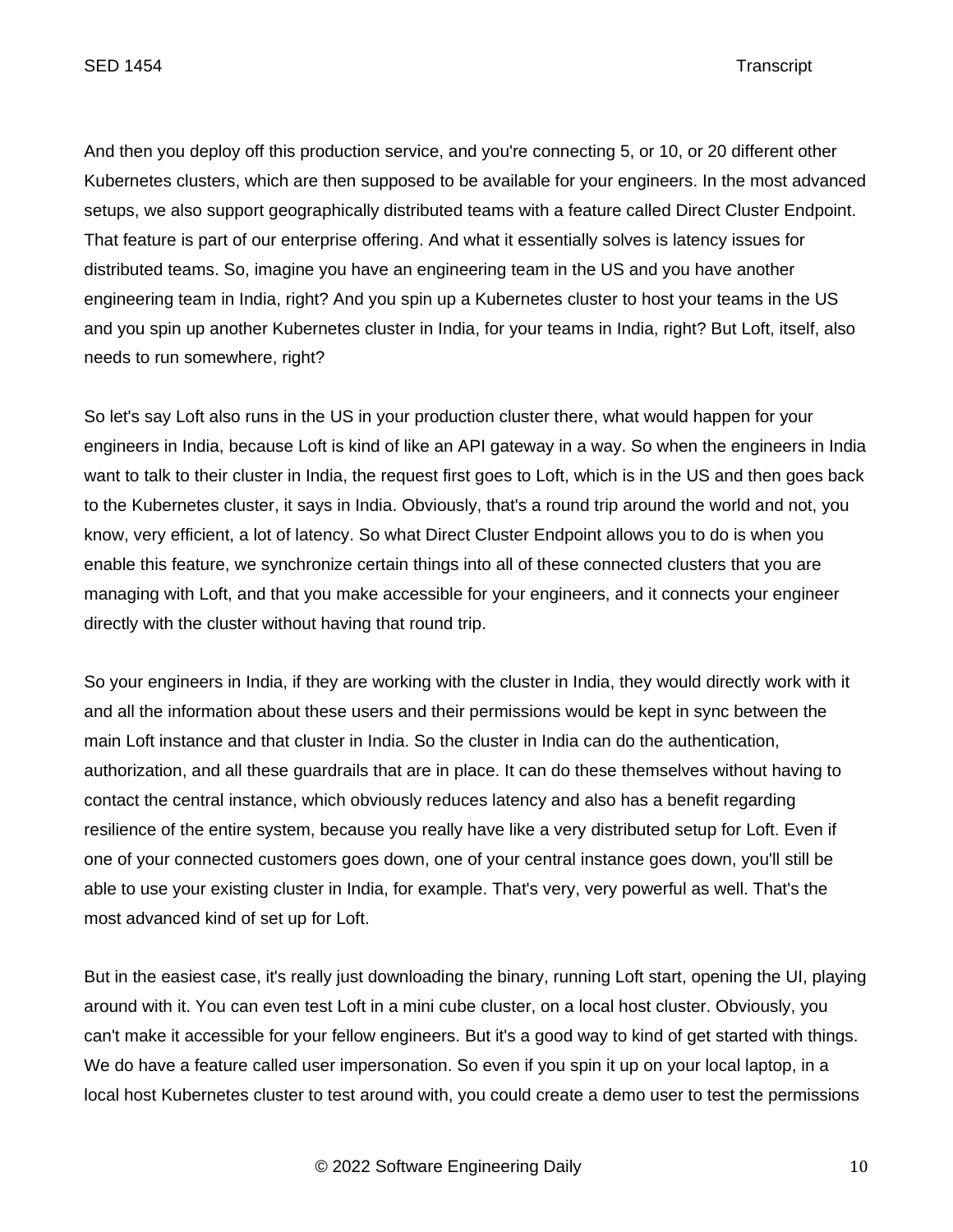and the guardrails and then set some things up for that user, create the self-service experience, that these guardrails in place, and then impersonate the user and test that experience for that particular user. It's very powerful to kind of have this initial exploration with Loft.

**[00:29:58] JM:** What's your process for debugging Loft, given that there's a lot of edge cases that can arise when you're doing something as complicated as spinning up virtual namespaces?

**[00:30:14] LG:** Yeah, I think first and foremost, we're super accessible to our customers. So what we typically do with a lot of our customers is with all enterprise customers that allow that from their company policy, is we set up things like Select Connect, we are available to them to essentially debug issues with them. The cluster at this point is a very stable solution. So we don't get a lot of issues around virtual clusters not working. But if there are edge cases where there are maybe issues with scheduling workloads inside the virtual cluster, or you have things like – recently we had things like people want to use volume snapshots or pod disruption budgets, and VCluster was not quite supporting them yet, in a way that these users needed, they can just open issues on GitHub as well, even if they're just using the open source VCluster distribution.

We also have a public Slack channel. We're very, very accessible on that end. In terms of debugging, it can be tough sometimes when customers run into or users of the open source solution run into issues. Because Kubernetes in itself is so hard to debug a lot of times. When someone tells us, "Hey, we're trying to spin up this and the virtual cluster is not starting", I would probably say, like, 70% of the time, it has not even to do anything with VCluster itself, rather, it has to do with the underlying Kubernetes cluster. Your volume can't be bound. You don't have dynamic provisioning for persistent volume set up. It's really hard for users at this point to have that level of deep knowledge in Kubernetes to see, "Hey, why is this not working?" I think are some solutions in the space that kind of address that observability part and debugging your clusters and seeing what is not set up in a correct way. I think those solutions definitely deserve a lot of attention and credit in the future, because I see that as a – from our customer base, definitely, it's a challenging problem for a lot of folks.

Of course, we're pretty deep down in Kubernetes. So, if issues arise in our own development workflow, we're usually very quick at seeing what's going wrong here. But then, if you have a third party involved, we need to ask for a lot of logs and a lot of information about the cluster setup, before we can even make a guess about what could go wrong, just because Kubernetes has so many moving pieces. So yeah, debugging anything as Kubernetes is a challenge.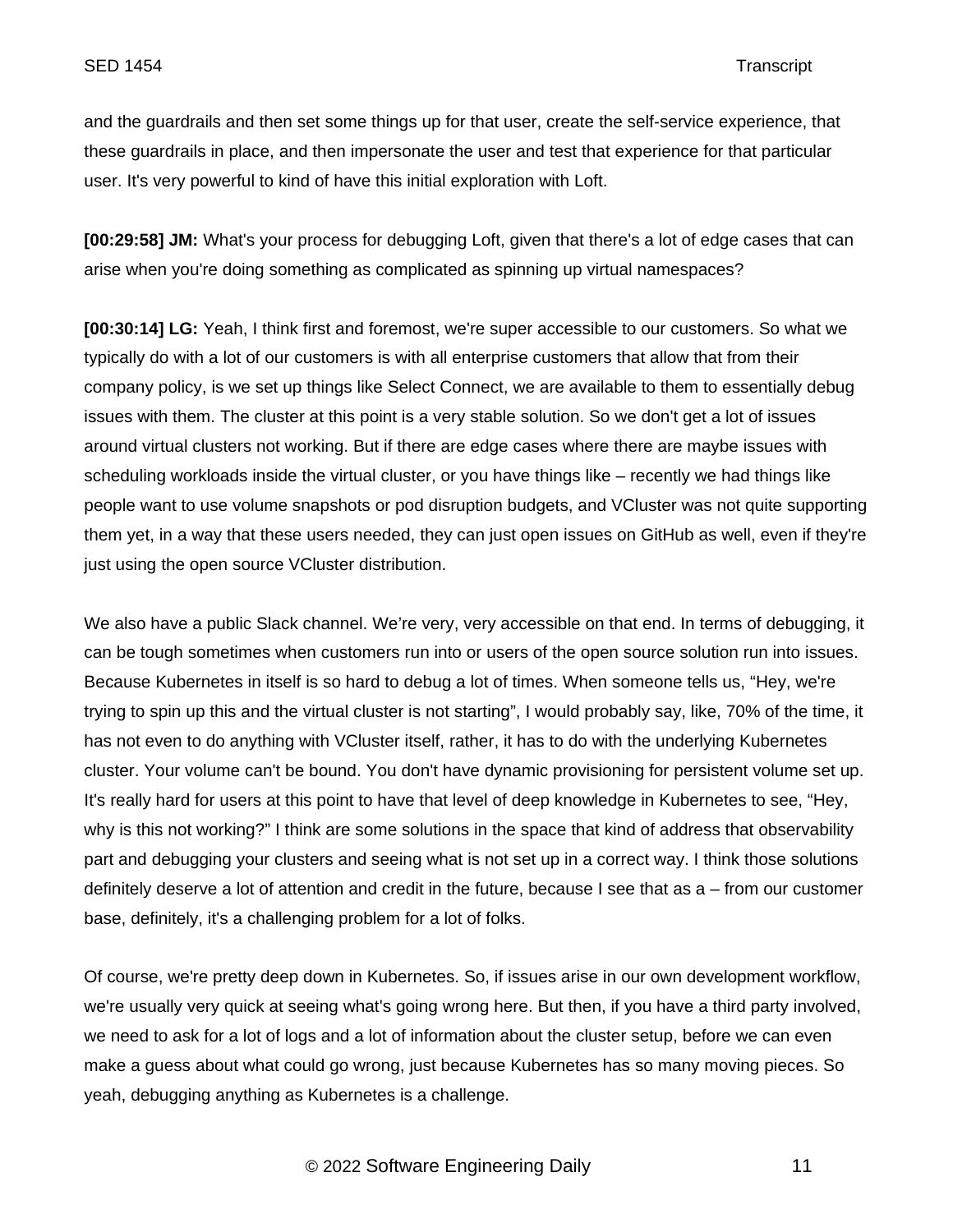**[00:32:47] JM:** Is it important to instrument these clusters with observability agents and have good monitoring around them? Or are they mostly treated as indispensable and therefore not worth observing?

**[00:33:04] LG:** Yeah, I think there's like two different levels. I think the typical, like production level, monitoring, alerting, and things like that, that can get critical as well in pre-production. When they're really switching over to cloud native development workflows, and they start using Kubernetes, in that day to day operations when they're building applications, it's very important not to block them, right? Because obviously, you want your engineers to be as productive as possible. So these clusters need to be up and running. It's kind of like, imagine it like Cloud IDE, right? If you switched everything over to Cloud IDEs, and then your Cloud IDE is down for the day, nobody can program for a day, pretty much. I mean, sure, they can set things up locally, again. But it will probably cost them like two or three hours or like half the day is gone by setting everything up locally, again.

So switching to a Cloud IDE, it's really important that Cloud IDE is always available and your repositories always spin up, and the same thing counts for what we're doing with Loft, right? These clusters, and the workloads and the virtual clusters and namespaces you're spinning up, are inherently ephemeral. But they become mission critical in a way. The underlying infrastructure hosting these ephemeral workloads, there should be monitoring, alerting, and observability in place for your IT teams that actually need to ensure they have like a service contract in the end with your developers, because your developers switched over to Kubernetes, switched on their local Docker-based workflow to remote EKS cluster and expect these EKS clusters to be available.

One of the advantages is though, if you, let's say, since these applications should be spun up in a replicable fashion like really repeatable, so should be able to stand up your stack with a single command in a minute or two, right? If worst case, we've seen that recently read an AWS data zone goes down, and then that cluster is not available anymore, it should be very easy in Loft to just let the user access a second Kubernetes cluster that is running in a different AWS availability zone, or in a different region, so that your engineers can just spin up their workloads there again. I think that is the benefit of hosting ephemeral workloads versus being responsible for hosting actual production workloads. But yeah, similar thoughts around resilience, that you have in production as well. What happens if this zone goes down? We need to shift workloads over to this app or so, potentially.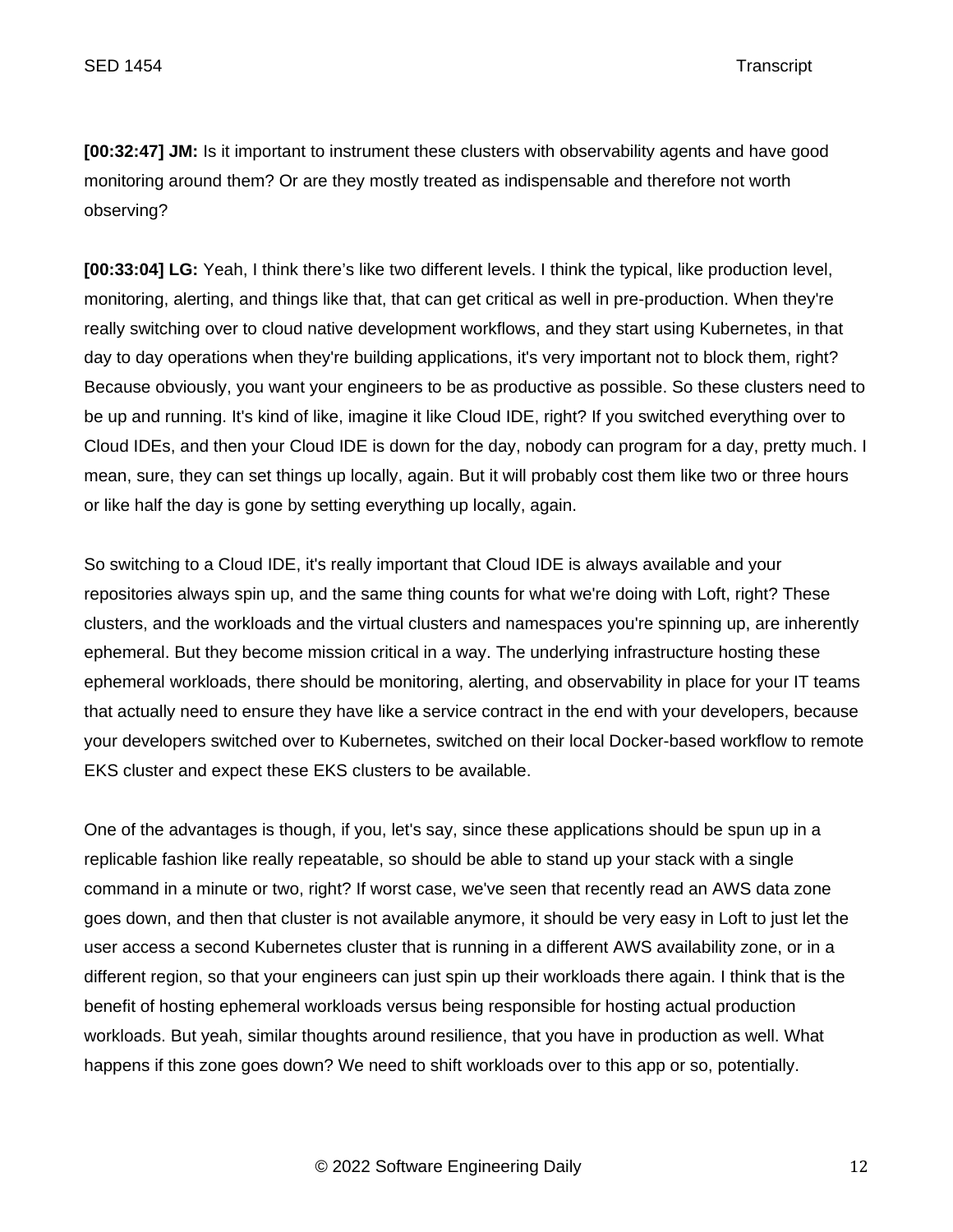**[00:36:01] JM:** There are these ephemeral environments for CI/CD and testing. But are there any production level use cases for ephemeral environments? Maybe like just rapid scalability of some kind of machine learning job or something like that?

**[00:36:21] LG:** Yeah, that's actually a very, very interesting question. So if you're thinking about virtual clusters in itself, what you can effectively do – so you can do two things in virtual clusters and production. And we've seen both explored by customers at this point. One is, you have these large, multitenant clusters, with lots of different workloads, and they're getting really complicated to manage, and they're really, like the API server is under fire. You're having a lot of custom resources in Kubernetes. There are a lot of requests to the API server all the time, the controller manager is under high pressure. SED may even become a bottleneck, right? Everything is super critical.

What you can do with virtual clusters is you can create boundaries, and you can create that additional layer on top to kind of make the underlying cluster less under pressure, because 90% of the requests that happen inside the virtual cluster, remain inside the virtual cluster, is kind of like a VM on a physical machine, right? Certain things are shared, but other things are totally encapsulated. What happens with the VCluster is it has its own API server and its own data store. It could be SED, it be Escalated, or MySQL, but it's separate from the underlying clusters at SED and underlying cluster at API server.

So if you can reduce, if you can take away 90% of the requests on the underlying cluster, the underlying cluster can be much dumber. And it means it can scale much further out, than it could without that kind of like – we're effectively sharding that cluster in these mini virtual clusters running on top of it, and they can get bigger as well over time. But they're going to be much, much smaller than the real underlying thing. I think that is one interesting part. And then the second part is what we already see people planning to publicly launch and put in production this year. We have two customers already working on this, is hosting customers, and let's say you are you have a managed service, you're hosting an instance of your product for each one of your customers. You have two options of Kubernetes. Either you create separate Kubernetes clusters for each customer, which is really expensive, hard to manage, right? But obviously great from a security standpoint. Your customers entirely isolate it into separate Kubernetes clusters. You can change the version of Kubernetes independently, do upgrades independently. If something fails, it only fails for that particular cluster on that particular customer. But again, super expensive, really hard to manage.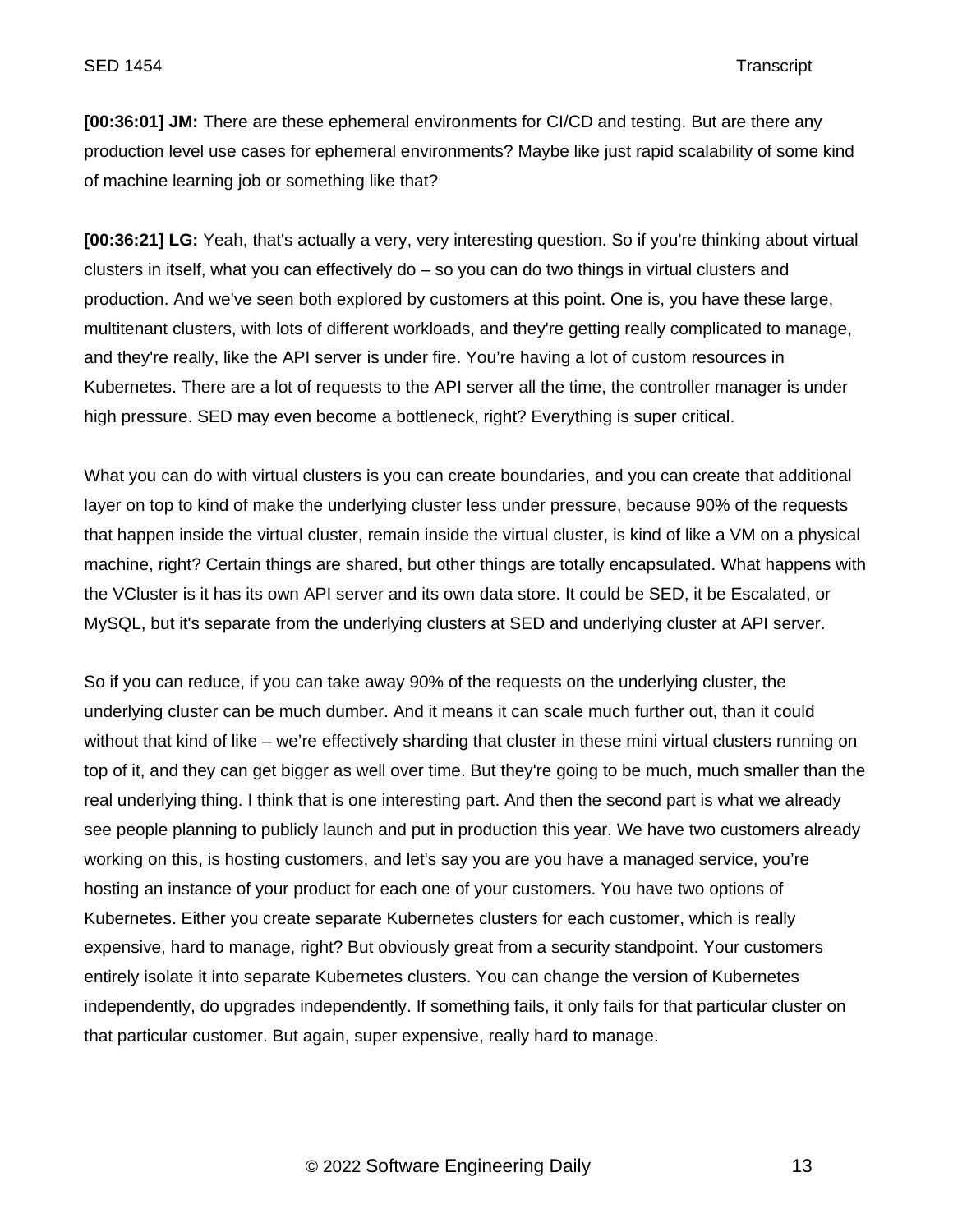If you have a multitenant cluster instead, then you typically use namespaces in Kubernetes, much, much cheaper, much, much more flexible, it's easy to onboard new customers, much, much quicker. But you have the challenge that when you're upgrading this cluster thing that's like super critical, you have 80 customers running in this cluster, or a thousand customers. And then when you're upgrading things, you're upgrading it for everybody. Really challenging. And it's really hard to isolate these customers from each other. If you're putting the VCluster as a layer in between and Loft helps you obviously to do that, then it's much safer to operate these different customers and the application you spin up for them, because they're running in a separate virtual cluster. Each one of these virtual cluster has its own API server.

So even if they would get full access to the API server by exploiting some bug in your application, that would still not reach the underlying cluster. If you're upgrading a virtual cluster, and something fails, it only affects that one particular virtual cluster and that one customer, rather than everybody. So you're kind of getting the best of both worlds. You have the benefit of this isolation and better security, and better encapsulation and separation of things. But at the same time, you're effectively running in the same Kubernetes cluster, in the same underlying infrastructure, and that can save a lot of cost and create like this dynamic environment that you may be looking for dynamically scaling up and down your customers and really be very resource efficient. I think those are super interesting use cases in production.

Another interesting use case, you've seen a bit as well, and we're using it for our own product for this as well, is sales demos, right? So let's say a sales team just needs to spin up an instance of your application and demo it to the customer, maybe you want to give them access as a trial account or something like that. That's usually a pain and a burden on the engineering team to set it up for sales. With Loft, it's pretty straightforward. We have these virtual cluster and namespace templates. So you define a template, you pre equip it with data, you put your application in there, and then your sales team can effectively – you can put a nice UI for them on top of it as well. But you can also give them direct access to Loft and they do two clicks, the application spins up, they hit a URL, and they're ready to give that demo. That's a very interesting use case as well. I would call the production in a way, I guess it's a little bit production, but it's not as critical as your customer workloads. But I'm sure there's like hundreds of other cases that we haven't even explored. But those are the ones that we've kind of seen in our customer base so far. But again, we're just getting started. We're on this for a little bit over a year, and there's so much more to do. We're just getting started in the space.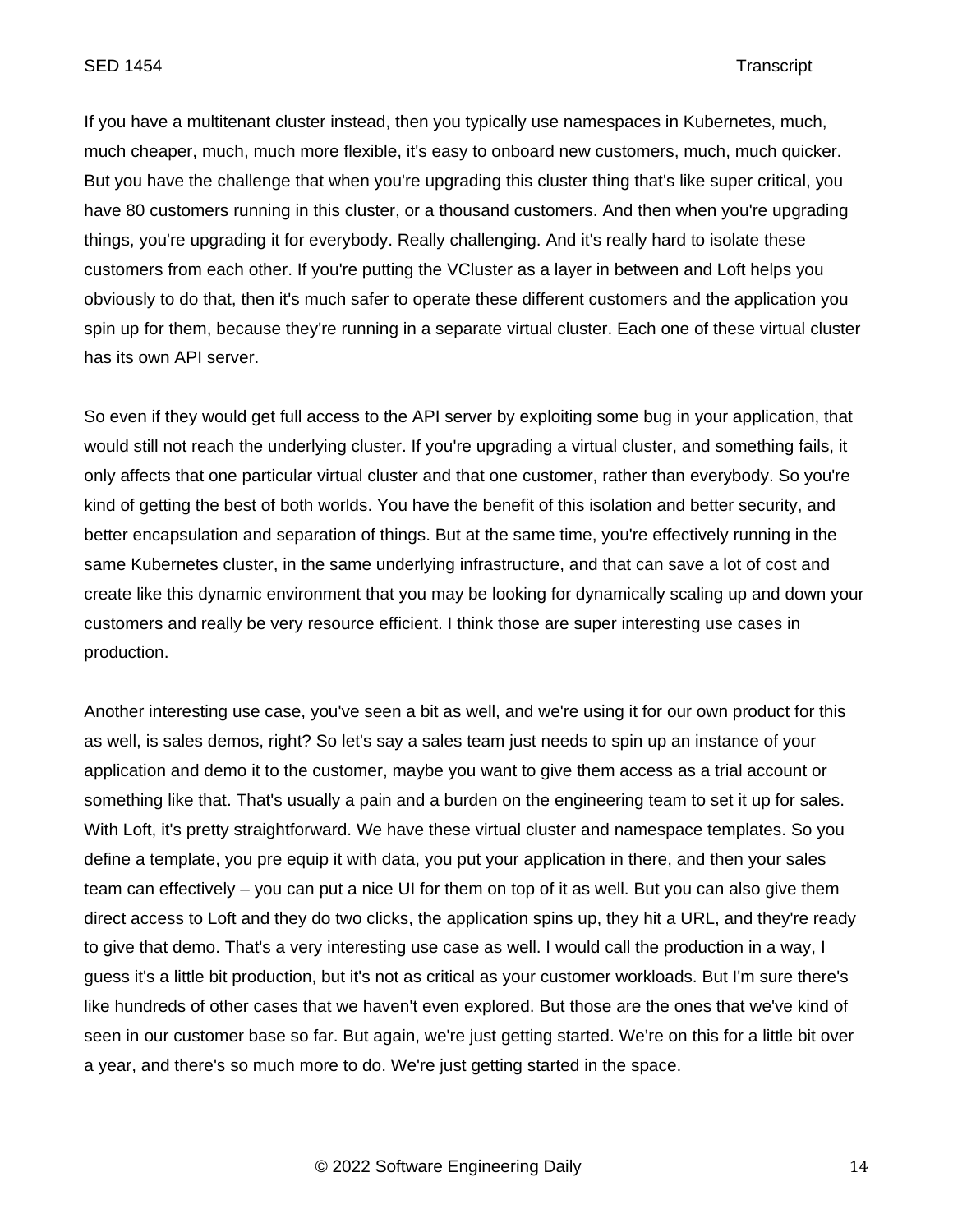SED 1454 Transcript

## **[00:42:12] JM:** What's your vision for the future of the company?

**[00:42:17] LG:** I mean, obviously, it's exciting to build a quickly growing startup that is really put to use, product that is put to use by customers. I think we really want to be the leader for Kubernetes multitenancy, so we want to be one of the leading solutions in when it's about sharing clusters and sharing workloads, and making sure they're securely isolated. I think we're in a good path to become a leader in that space. And obviously, I see VCluster, as becoming the standard for spinning up virtual clusters in any Kubernetes environment.

Again, we talked about this at the beginning of the conversation, there are potentially so many other vendors that could integrate VCluster as an open source project into their products, and I would really be super excited to see that happening. I think being the leader for these two topics, multitenancy and virtual clusters, I think that's what we're out to do, really increasing that level of developer experience and self-service. A requirement for that is that multitenancy, and this level of virtualization is solved in a way and we want to be the essential building block for this.

**[00:43:33] JM:** Well, is there anything else you'd like to discuss that we haven't explored about Loft?

**[00:43:40] LG:** I think we talked about a whole bunch of different topics. I think we covered a lot of ground today. Maybe one thing that's interesting, and kind of upcoming, is we're actually launching a plugin system for VCluster to make it more extensible, and more flexible and customizable. So if you're having use cases, and if you're trying the VCluster today, and you're saying, "Hey, what we said earlier, volume snapshots are not covered in the future." Again, we're trying to be a vendor that supports VCluster to become a standard solution, but we don't necessarily need to be the one that implements every use case of the plugin system.

If we don't support anything today, obviously, you can raise a PR and see if we want to incorporate it in the core. But if we can, or it's like something that maybe too far on the edge or too specific to your customer resource definitions, et cetera, then you'll be able to use that plugin system to create a plugin for VCluster. That's going to be the next level of extensibility for this virtualization layer. I think creating that standardized interface for extending for the virtual cluster should do and how it should behave and how it should launch workloads, that's something I'm super excited about. I can't wait to launch this, and yeah, that's going to come up in just a week or two.